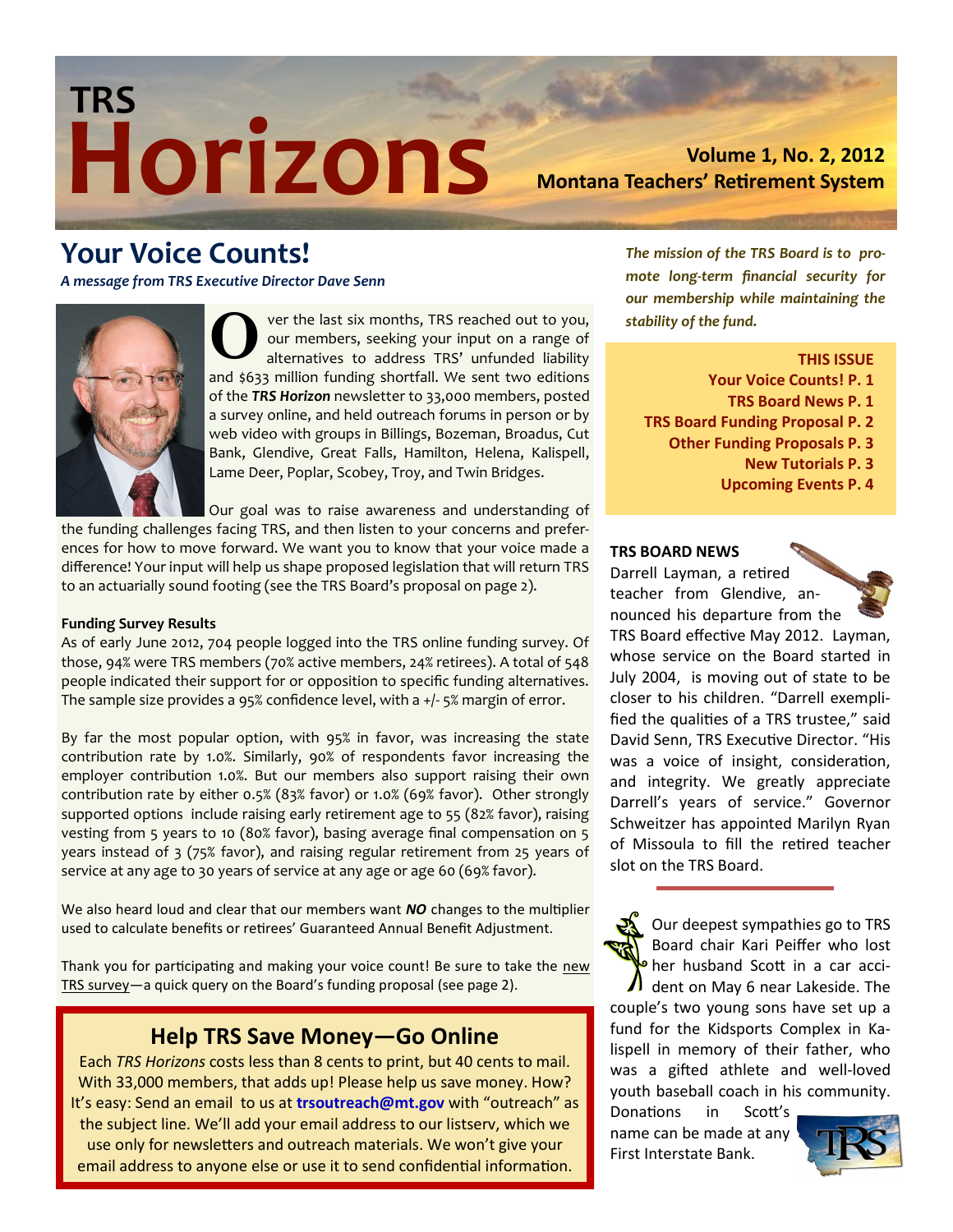## **TRS Seeks Input on Board's Draft Funding Proposal**

The TRS Board's policy is to fully fund projected benefits at 100%. Once the system is fully funded, the policy calls for establishing a stabilization reserve fund equal to at least 10% of the actuarial accrued liability, to reduce the risk of future recessions leaving statutory contribution rates insufficient to actuarially fund TRS. The changes below will achieve this goal over the long term. Once the system is fully funded, the Board's policy calls for a combined employee and employer contribution rate equal to the normal cost (currently, 9.64%), plus 1.0%, for a total of 10.64% (current statutory rates are 17.11%). Based on the July 1, 2011, actuarial valuation, the employer contribution rate would have to increase by 3.53% to amortize the unfunded liability over 30 years. We expect this rate to rise again after the next actuarial valuation (July 1, 2012).

The Board's proposal includes changes that would affect current TRS members (outlined below) and another set of changes that would affect future hires to TRS (as described in the next column).

#### **No changes will take effect unless enacted by the State Legislature.**

## **Changes Affecting Current TRS Members**

1. Increase the employee contribution rate from 7.15% to 8.15%. Set triggers to return the employee contribution rate to 7.15% once TRS has reached an actuarially sustainable funding level.

2. Secure funding sufficient to reduce the amortization period to a point where the system is sustainable and will over time become actuarially sound, and eventually fully funded. This could include an increase in the employer contribution rate, an increase in the state supplemental contribution rate, a one-time transfer of surplus reserves



payments such as the Governor's proposal to transfer \$25 million per year from state land revenues, or a combination of additional funding sources.

> 3. Other minor plan changes may also be considered. One possibility might be raising early retirement age from 50 to 55.

## **Changes Affecting Future Hires**

Changes to benefits for new entrants to TRS will not produce substantial savings in the short term, but such changes are necessary to ensure that future members will receive benefits that are sustainable and actuarially funded. Any new tier for future entrants must also support recruitment and retention of qualified educators.

1. Set employee contribution rate at 8.15%, with triggers to increase/decrease the rate to maintain an actuarially funded system.

2. Set eligibility for unreduced retirement benefits at age 60 with 5 or more years, or any age with 30 years (eliminating 25-year retirement at any age). Or a rule of 90 where age plus years of service must equal 90 before a member is eligible for unreduced retirement benefits.

3. Raise early retirement eligibility to age 55 (instead of 50) .

4. Base average final compensation on 5 highest consecutive years' earnings (instead of current 3 years).

5. Keep multiplier at 1.6667% for members who retire with less than 30 years of service. Raise it to 2.0% for members who retire with 30 or more years of service.

6. Specify that members who are eligible for unreduced service retirement benefits are not eligible for disability benefits.

7. Limit eligibility for unreduced survivor benefits to members who die while an active contributing member or within one year of leaving active service. This would exclude anyone who is vested and dies more than one year after terminating TRS-covered employment.

8. All other plan features would remain as they are currently.

9. Freezing the current plan and moving all new entrants to a 401(k)-type Defined Contribution (DC) or hybrid plan would drastically increase costs to the state and reduce retirement financial security. The Board decided to not pursue these options.

#### **WE NEED YOUR INPUT!**

**Now that you've seen the changes being considered by the TRS Board, tell us what you think. Go to www.surveymonkey.com/s/TRSproposal to take our quick survey on the Board's proposal. MAKE YOUR VOICE COUNT!**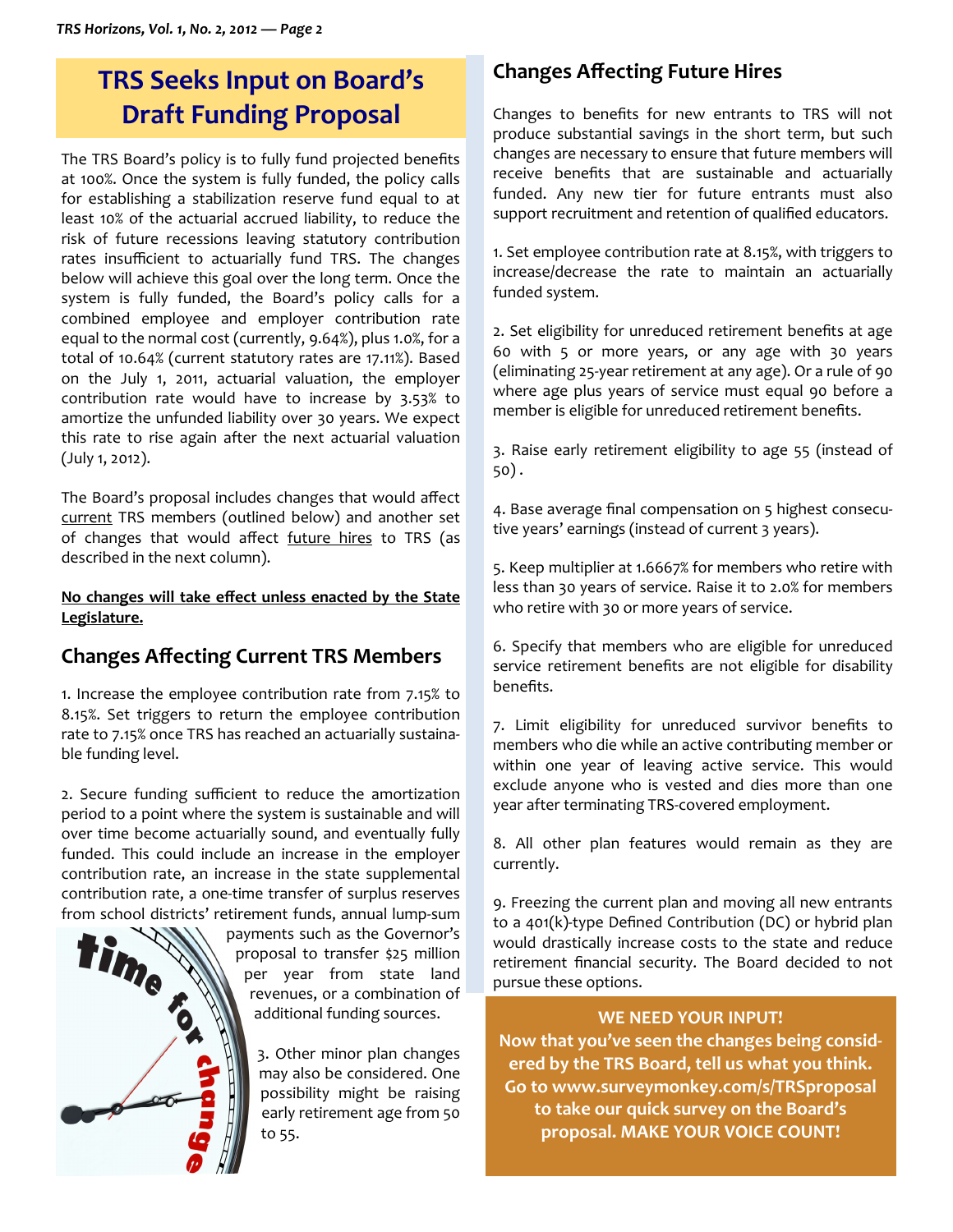## **Other Proposals Focused on TRS**

The TRS Board's funding proposal isn't the only horse in the race. With six months to go before the opening gavel on the 2013 Legislative Session, several other proposals are making the rounds.

In May, the Governor's Office of Budget and Program Planning (OBPP) released its proposal to fund the TRS pension plan. Budget Director Dan Villa presented the proposal at the May 11 TRS Board meeting in Helena. The OBPP proposal would:

- Increase employee contributions by 1.0%.
- Authorize a one-time transfer of \$14.7 million in surplus reserves from school districts to TRS.
- Increase the state contribution to TRS by \$25 million a year from state trust land revenues.

Also, legislative staff at both the Legislative Services and Legislative Fiscal Divisions are preparing reports outlining the likely impacts of different scenarios.

Finally, legislators themselves are talking up their own ideas, and we will likely see a spate of bills focused on pension funding. Past bills likely to be recycled for the 2013 Session include proposals to (1) dedicate increases in Coal Trust Fund revenues to TRS until the system is back on sound footing, (2) freeze TRS' existing defined benefit plan and move all new hires into a cash balance plan, or (3) move all new hires into a defined contribution (401(k)-style) plan.

We encourage you to follow legislative actions that affect your retirement system. Visit with your local candidates and state legislators to find out their views on pension issues. Be sure to share your own thoughts with them as well.

### **Legislators Study TRS Funding Proposal**

TRS was on the agenda when members of the Legislative Finance and State Administration and Veteran Affairs (SAVA) committees met June 12 at the Capitol in Helena. Our actuaries from Cavanaugh Macdonald, LLC, provided testimony, explaining the finer details of TRS' funding trends and \$633 million shortfall.

TRS Director Dave Senn also testified before the joint committees, summarizing our outreach and survey findings and explaining the TRS Board's funding proposal (see page 2). Legislative staff informed the committees about contract rights and the constitutional requirement that the state's public pensions be "funded on an actuarially sound basis."

The committees authorized TRS to draft formal legislative proposals, but offered no support for one proposal over another to fund TRS. The SAVA committee meets again August 7. A list of SAVA committee members and their contact information is available through the Montana Legislature web site at: http://leg.mt.gov/css/Committees/ Interim/2011-2012/State-Administration-and-Veterans-Affairs/ default.asp

## **TRS Board Members**

#### **Member**

**Kari Peiffer, chair** *Active classroom teacher, Kalispell* **Marilyn Ryan** *Retired teacher, Missoula* **Jeff Greenfield** *Active member, Shepherd* **Scott Dubbs** *Active member, Lewistown* **Robert Pancich** *Public member, Great Falls* **James Turcotte** *Public member, Helena*

## **New Retirement Planning Tutorials Online!**

Your benefit officers at TRS headquarters recently updated several video tutorials to help you plan and prepare for retirement.

Videos on the following topics are found under the Members tab at **www.trs.mt.gov**:

- **Account Information**
- **Benefit Estimator**
- **Retirement Application**
- **Retirement Education**
- **Retirement Termination Pay**
- **Service Purchase**

Click on the Employers tab to view the following video:

 **Employers' Retirement Termination Pay**

Tutorials range from 4 to 15 minutes in length; most run about 8 to 10 minutes. You can also download pdfs of the slides used in each tutorial to read at your convenience.

You'll need Windows Media Player or QuickTime to view the videos. Be sure to turn up the volume on your computer's speakers.

| <b>Term Expires</b> | Email              |
|---------------------|--------------------|
| July 1, 2017        | KPeiffer@mt.gov    |
| July 1, 2015        | <b>TRA</b>         |
| July 1, 2016        | JGreenfield@mt.gov |
| <b>July 1, 2013</b> | SDubbs@mt.gov      |
| July 1, 2014        | RPancich@mt.gov    |
| <b>July 1, 2015</b> | JTurcotte@mt.gov   |